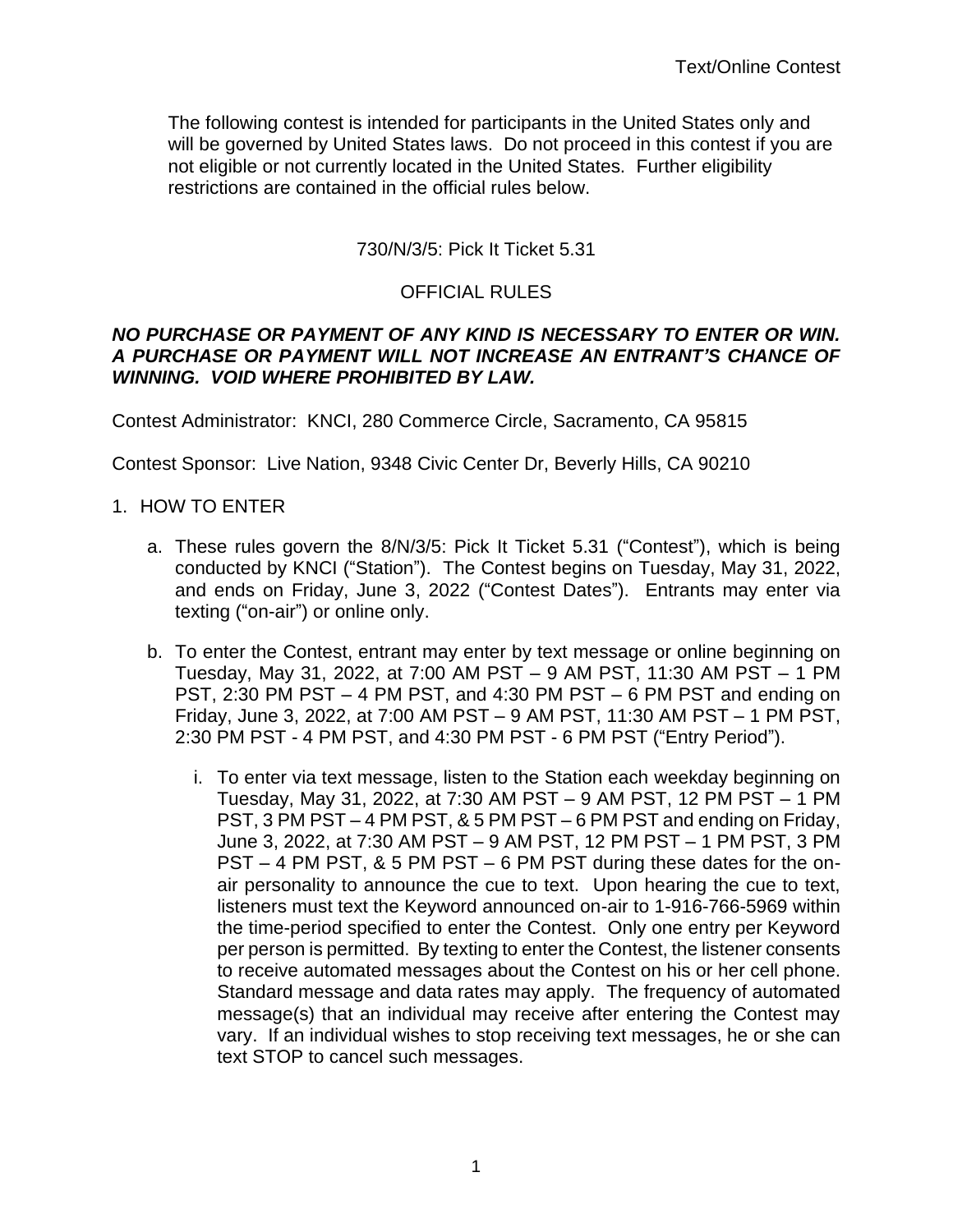Terms are available at the Station's Terms of Use. Station assumes no responsibility for charges incurred for text messaging, including, without limitation, any text messages or Contest notices from the Station. To be eligible to win, entrants in the Contest must provide all information requested including entrant's full name, complete address (including zip code), email address, day and evening phone numbers, and date of birth to verify eligibility. P.O. Boxes are not permitted as addresses.

- ii. To enter the Contest online, visit KNCIFM.com and follow the links and instructions, include the short code 1-916-766-5969, the Keyword announced on-air on the Station, and complete and submit the online entry form during the Entry Period outlined above. Online entrants are subject to all notices posted online including but not limited to the Station's Privacy Policy. Only one (1) entry per Keyword per person is permitted. Multiple participants are not permitted to share the same email address. P.O. Boxes are not permitted as addresses. Entries submitted may not be acknowledged or returned. Proof of submission of an entry shall not be deemed proof of receipt by the Contest Administrator. Online entrants will also be required to listen to the Station during the times listed above for the Keyword and short code and must submit them in the online entry form.
- c. Due to delays in the online streaming of the Station's broadcast signal, listeners to the online stream may not be able to participate in, or may be disadvantaged in participating in, the Contest. Entrants should not rely on streamed broadcasts and are encouraged to listen to the Station on-air versus online. The Station is not responsible for any disadvantages or losses that result from online streaming delays of any nature, nor is station otherwise responsible for any delays in online streaming.
- d. Entrants may be provided with an opportunity to opt-in for membership/participation as part of the entry process, but membership/participation is not required to enter the contest.
- e. Only one (1) entry per person is permitted regardless of the method of entry. There will be up to a total of sixteen (16) winner(s) selected in the Contest.
- f. All text message and online entries must be received by the end of the Entry Period.

# 2. ELIGIBILITY RESTRICTIONS

a. The Contest is open to all persons who are legal U.S. residents of the state of California, eighteen (18) years of age or older, and who reside in the Sacramento Metropolitan area as defined by Nielsen; this includes Yolo, Sacramento, Sutter, Nevada, Placer, and El Dorado Counties. Void where prohibited or restricted by law.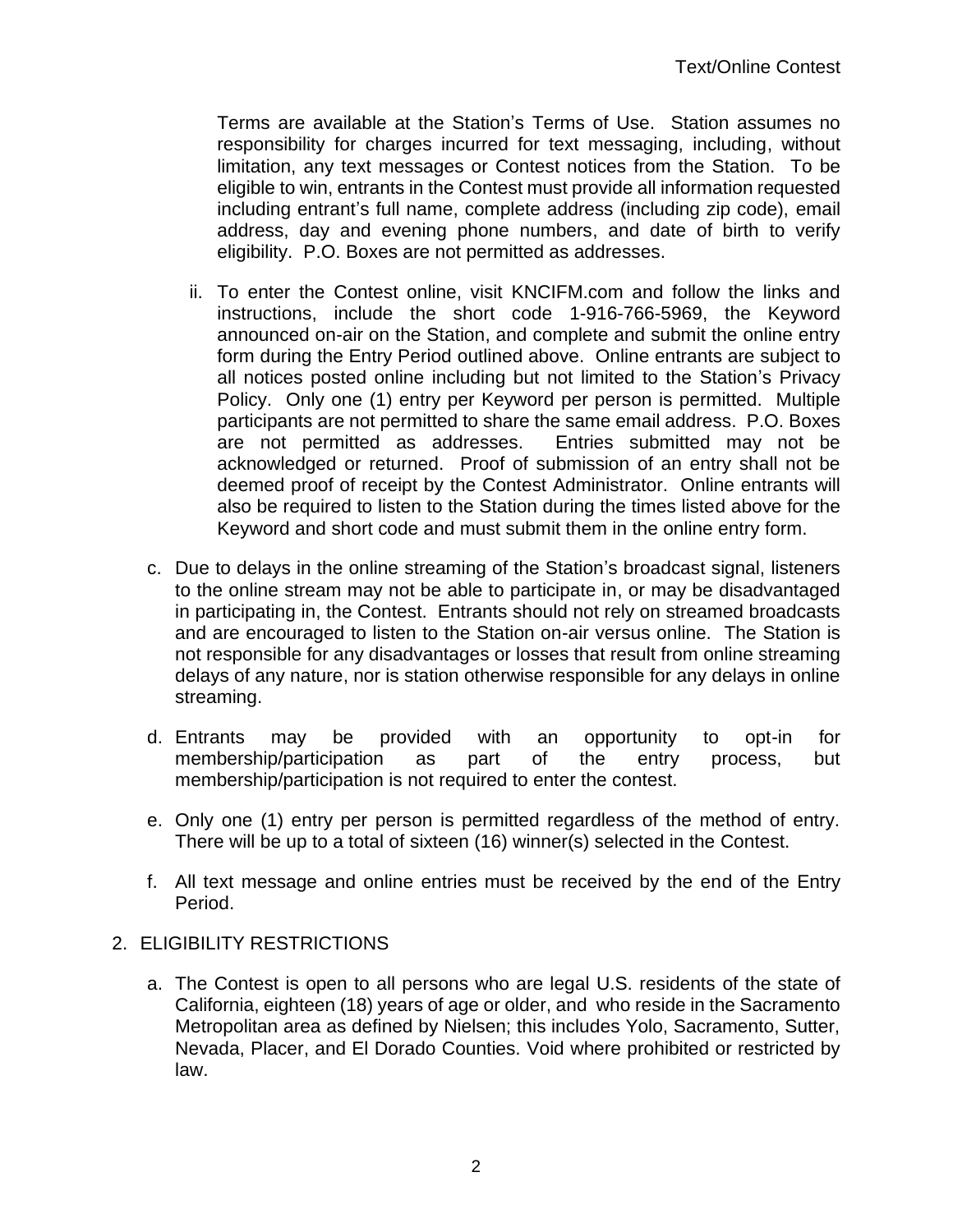- b. The following individuals are NOT eligible to enter Station contests at any time, even if such individuals meet the age and residency requirements above: (1) Any employees (i.e., full-time, part-time and/or temporary employees) of the Station, Bonneville International Corporation, other area radio stations, Contest Sponsor, of any advertising and promotion agencies, and/or of the respective parent entities, subsidiaries, affiliated companies of each; (2) Any immediate family members of such employees, including without limitation current and/or exspouses, parents, grandparents, children, grandchildren, siblings, in-laws, and/or steps in any of the foregoing categories; and (3) Any other individual legally residing in the same household (i.e., at the same address) of such employees, including without limitation roommates, housemates, significant others, and partners.
- c. Unless the Station otherwise specifies, persons who have previously won a prize (cash, services, merchandise) from a contest or Station event from any of the Bonneville International Radio Stations are subject to the following restrictions: Persons who have won a prize valued up to \$100 in the thirty (30) days prior to entering the current contest are not eligible to participate. Persons who have won a prize valued between \$101 and \$499 in the ninety (90) days prior to entering the current contest are not eligible to participate. Persons who have won a prize valued between \$500 and \$999 in the six (6) months prior to entering the current contest are not eligible to participate. Persons who have won a prize valued at \$1,000 or more in the twelve (12) months prior to entering the current contest are not eligible to participate. These restrictions also apply to immediate household members of contest or prize winners.
- d. To claim a prize, the winner(s) must provide valid government-issued photo identification and provide their complete address, date of birth and phone number, and Social Security Number.
- e. Entrants are required to provide truthful information and the Station will reject and delete any entry that it discovers to be false or fraudulent. The Station will disqualify any entrant who does not meet the eligibility requirements and will also delete any entry as required by law.
- f. This Contest is subject to all applicable federal, state and local laws and regulations. By participating, entrant agrees to comply with these Official Rules and the decisions of the Station, which are final and binding in all respects.
- 3. PRIZES
	- a. Sixteen (16) prizes will be awarded. Each prize consists of one (1) pass for winner and one (1) pass for their guest to see their choice of Jon Pardi at Golden 1 Center [500 David J Stern Walk, Sacramento, CA 95814] on July 22, 2022, or Brantley Gilbert at Hard Rock Live [3317 Forty Mile Rd, Wheatland, CA 95692] on June 25, 2022, while supplies last. The Approximate Retail Value ("ARV") of the prize(s) is \$50. Transportation costs are excluded in the given price.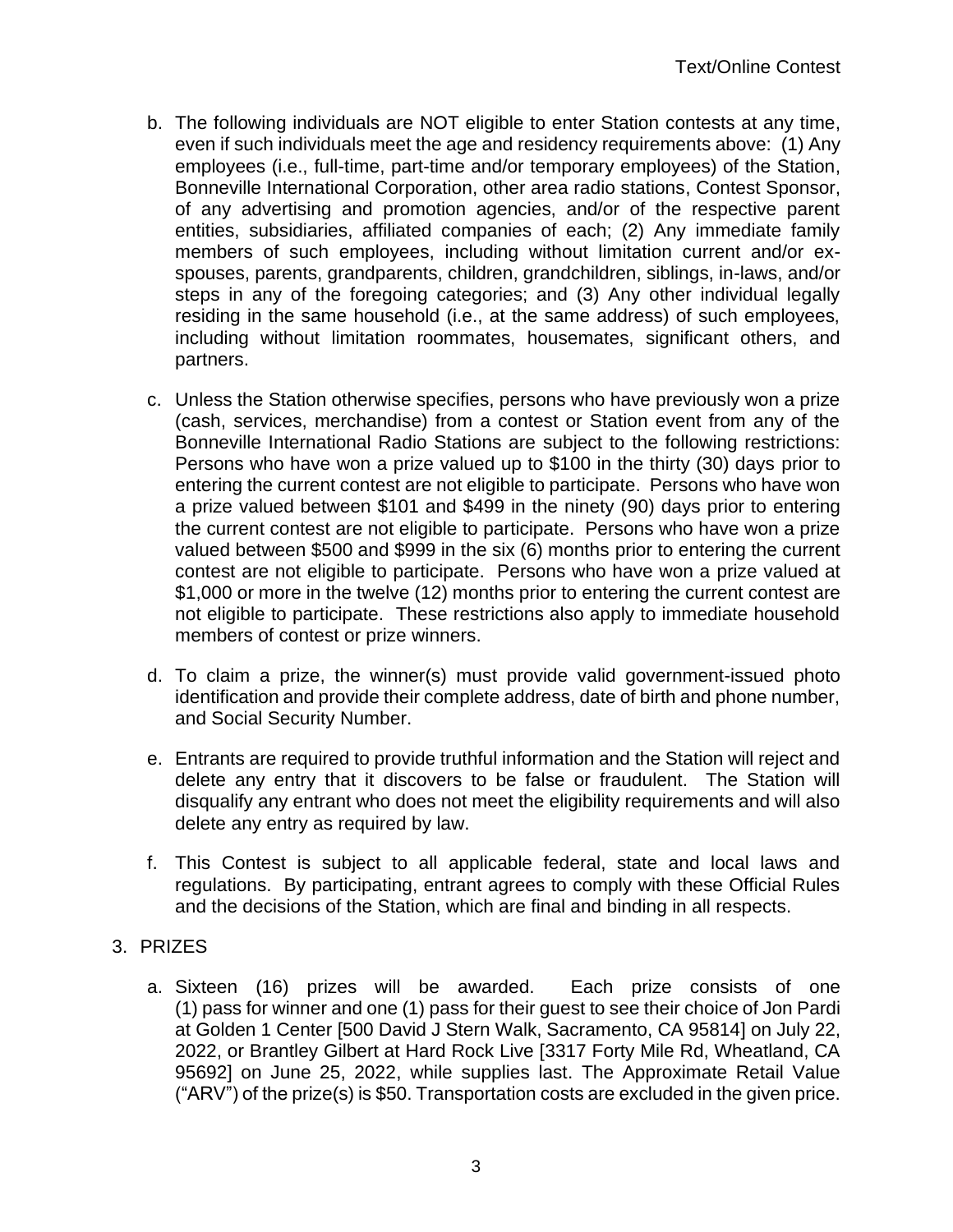The winner(s) will be solely responsible for all taxes and all other fees and expenses not specified herein associated with the receipt and use of the prize(s). The prize is valid only on the date(s) printed on the prize, and they are not refundable or transferable, may not be sold to a third party, and may not be substituted or exchanged for cash or credit at any time, nor will they be replaced if lost or stolen. If a prize-related event is unable to take place as scheduled, for reasons such as cancellation, preemption, postponement, or unavailability, including for weather, or for any reason beyond the control of the Station or Contest Administrator or Sponsor, their sole responsibility to the winner(s) will be to award the remaining available elements of the prize(s) and no substitution or compensation will be provided for the unawarded elements of the prize(s). The Station, in its sole discretion, reserves the right to deny entry to or to remove the winner(s) and/or guest(s) if either engages in disruptive behavior or in a manner with intent to annoy, abuse, threaten or harass any other person at the prize related event(s).

- b. All sales, prizes and other taxes, gratuities and any other incidentals associated with the prizes are the sole responsibility of the prizewinner(s). Prizes are not transferable or exchangeable and may not be substituted, except by sponsors for reasons of unavailability, in which case, a prize of equal or greater value will be awarded. The Station assumes no responsibility or liability for damages, loss, or injury resulting from acceptance or use of the prize. The Station is not responsible for replacing prizes in the event of show/prize cancellations as a result of weather, or promoter, or performer actions. The Station reserves the right, in its sole discretion, to cancel or suspend the Contest should a virus, bug, computer, or other problem beyond the control of the Station corrupt the administration, security, or proper execution of the Contest, or the Internet portion of the Contest. Decisions of the Station are final.
- c. If due to a printing, production or other error, more prizes are claimed than are intended to be awarded for any prize level, the intended prizes will be awarded in a random drawing from among all verified and validated prize claims received for that prize level. In no event will more than the stated number of prizes be awarded.
- d. All prizes are awarded "as is" and the station does not make (and is not responsible for) any representations, guarantees, or warranties of any kind, express or implied, in fact or in law, relating to any prize (including, without limitation, any implied warranty of merchantability or fitness for a particular purpose), and all such warranties are hereby disclaimed.

### 4. WINNER SELECTION AND NOTIFICATION

- a. Decisions of the Station management with respect to the Contest are final.
- b. Sixteen (16) prizewinner(s) will be selected in the Contest during the following periods of time ("Drawing Periods")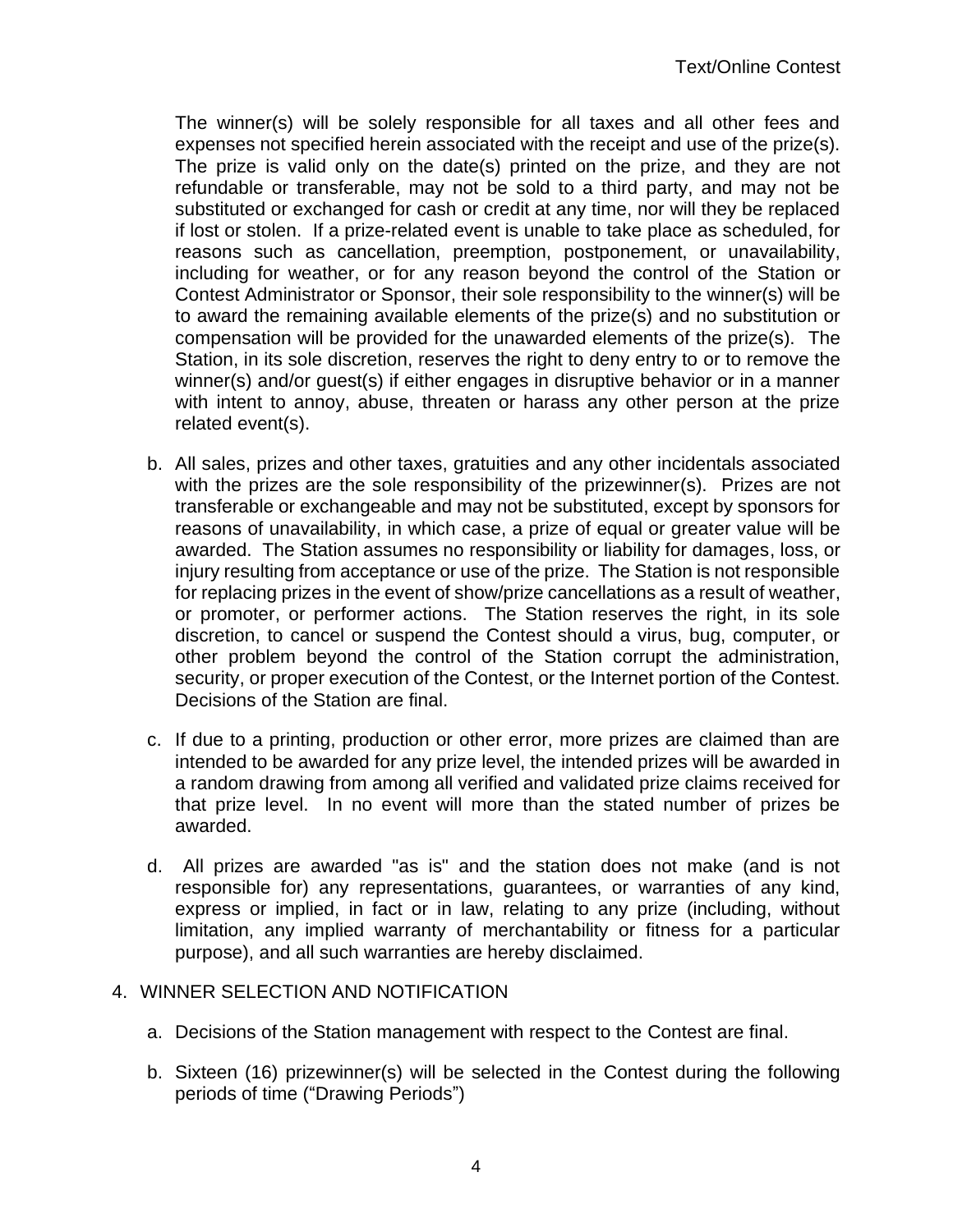- c. One (1) prize winner will be selected on Wednesday, June 1, 2022, at approximately 9:00am PST in a random drawing of all eligible text and online entries received between 7:30am PST and 9:00 am PST on Tuesday, May 31, 2022.
- d. One (1) prize winner will be selected on Wednesday, June 1, 2022, at approximately 9:00am PST in a random drawing of all eligible text and online entries received between 12:00pm PST and 1:00 pm PST on Tuesday, May 31, 2022.
- e. One (1) prize winner will be selected on Wednesday, June 1, 2022, at approximately 9:00am PST in a random drawing of all eligible text and online entries received between 3:00pm PST and 4:00 pm PST on Tuesday, May 31, 2022.
- f. One (1) prize winner will be selected on Wednesday, June 1, 2022, at approximately 9:00am PST in a random drawing of all eligible text and online entries received between 5:00pm PST and 6:00 pm PST on Tuesday, May 31, 2022.
- g. One (1) prize winner will be selected on Thursday, June 2, 2022, at approximately 9:00am PST in a random drawing of all eligible text and online entries received between 7:30am PST and 9:00 am PST on Wednesday, June 1, 2022.
- h. One (1) prize winner will be selected on Thursday, June 2, 2022, at approximately 9:00am PST in a random drawing of all eligible text and online entries received between 12:00pm PST and 1:00 pm PST on Wednesday, June 1, 2022.
- i. One (1) prize winner will be selected on Thursday, June 2, 2022, at approximately 9:00am PST in a random drawing of all eligible text and online entries received between 3:00pm PST and 4:00 pm PST on Wednesday, June 1, 2022.
- j. One (1) prize winner will be selected on Thursday, June 2, 2022, at approximately 9:00am PST in a random drawing of all eligible text and online entries received between 5:00pm PST and 6:00 pm PST on Wednesday, June 1, 2022.
- k. One (1) prize winner will be selected on Friday, June 3, 2022, at approximately 9:00am PST in a random drawing of all eligible text and online entries received between 7:30am PST and 9:00 am PST on Thursday, June 2, 2022.
- l. One (1) prize winner will be selected on Friday, June 3, 2022, at approximately 9:00am PST in a random drawing of all eligible text and online entries received between 12:00pm PST and 1:00 pm PST on Thursday, June 2, 2022.
- m. One (1) prize winner will be selected on Friday, June 3, 2022, at approximately 9:00am PST in a random drawing of all eligible text and online entries received between 3:00pm PST and 4:00 pm PST on Thursday, June 2, 2022.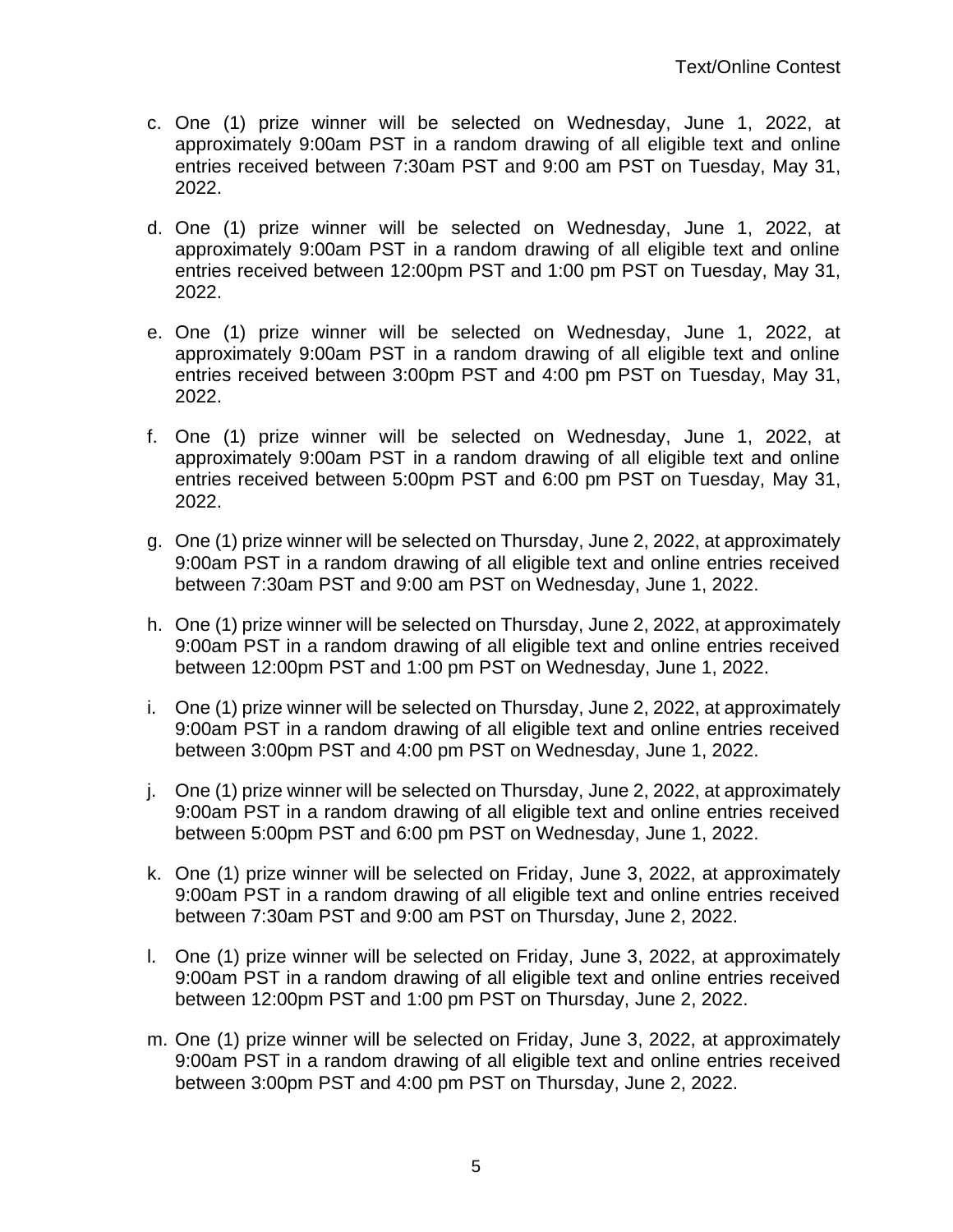- n. One (1) prize winner will be selected on Friday, June 3, 2022, at approximately 9:00am PST in a random drawing of all eligible text and online entries received between 5:00pm PST and 6:00 pm PST on Thursday, June 2, 2022.
- o. One (1) prize winner will be selected on Monday, June 6, 2022, at approximately 9:00am PST in a random drawing of all eligible text and online entries received between 7:30am PST and 9:00 am PST on Friday, June 3, 2022.
- p. One (1) prize winner will be selected on Monday, June 6, 2022, at approximately 2:00pm PST in a random drawing of all eligible text and online entries received between 12:00pm PST and 1:00 pm PST on Friday, June 3, 2022.
- q. One (1) prize winner will be selected on Monday, June 6, 2022, at approximately 4:00pm PST in a random drawing of all eligible text and online entries received between 3:00pm PST and 4:00 pm PST on Friday, June 3, 2022.
- r. One (1) prize winner will be selected on Monday, June 6, 2022, at approximately 9:00am PST in a random drawing of all eligible text and online entries received between 5:00pm PST and 6:00 pm PST on Friday, June 3, 2022.
- c. Odds of winning depend upon the number of eligible text message or online entries received with the correct Keyword during the applicable Drawing Period.
- d. Entries are specific to each designated Drawing Period and will not be included in subsequent drawings.
- e. Winners must listen to the Station to win but do not need to be present to win. All prizes must be picked up or claimed within THIRTY (30) days of winning, as directed by the Station, including in-person, if public health conditions permit, at the office of the Station located at 280 Commerce Circle, Sacramento 95815 between regular business hours of 8:30 a.m.PST 5:30 p.m. PST, Monday through Friday. If public health conditions do not permit a Winner to claim the prize in person within THIRTY (30) days, the Station will coordinate with the Winner to confirm Winner's identity remotely and to deliver the prize by mail or other means of delivery. If a Winner has a prize shipped, the Winner will be required to sign a release that the Station and any Released Parties (defined below) are not responsibility if the prize is late, lost, stolen, misdirected, undeliverable, or damaged during shipping. In such cases, there is no purchase necessary to enter or win, except for reasonable postage and handling fees the amount of which shall not exceed \$1.50 plus the actual cost of postage to ship the prize.
- f. Potential winner(s) will be notified of winning by telephone at the time of the drawing. Prize(s) will be awarded only upon confirmation of eligibility and completion of all requisite releases. Upon notification or notification attempt, the potential winner(s) will be required to respond to such notification attempt and must execute and return, along with the guest(s) of the winner(s), an IRS Form W-9, affidavit of acceptance, eligibility, liability, publicity release, and if applicable, Contest Sponsor liability release forms within thirty (30) days of such notification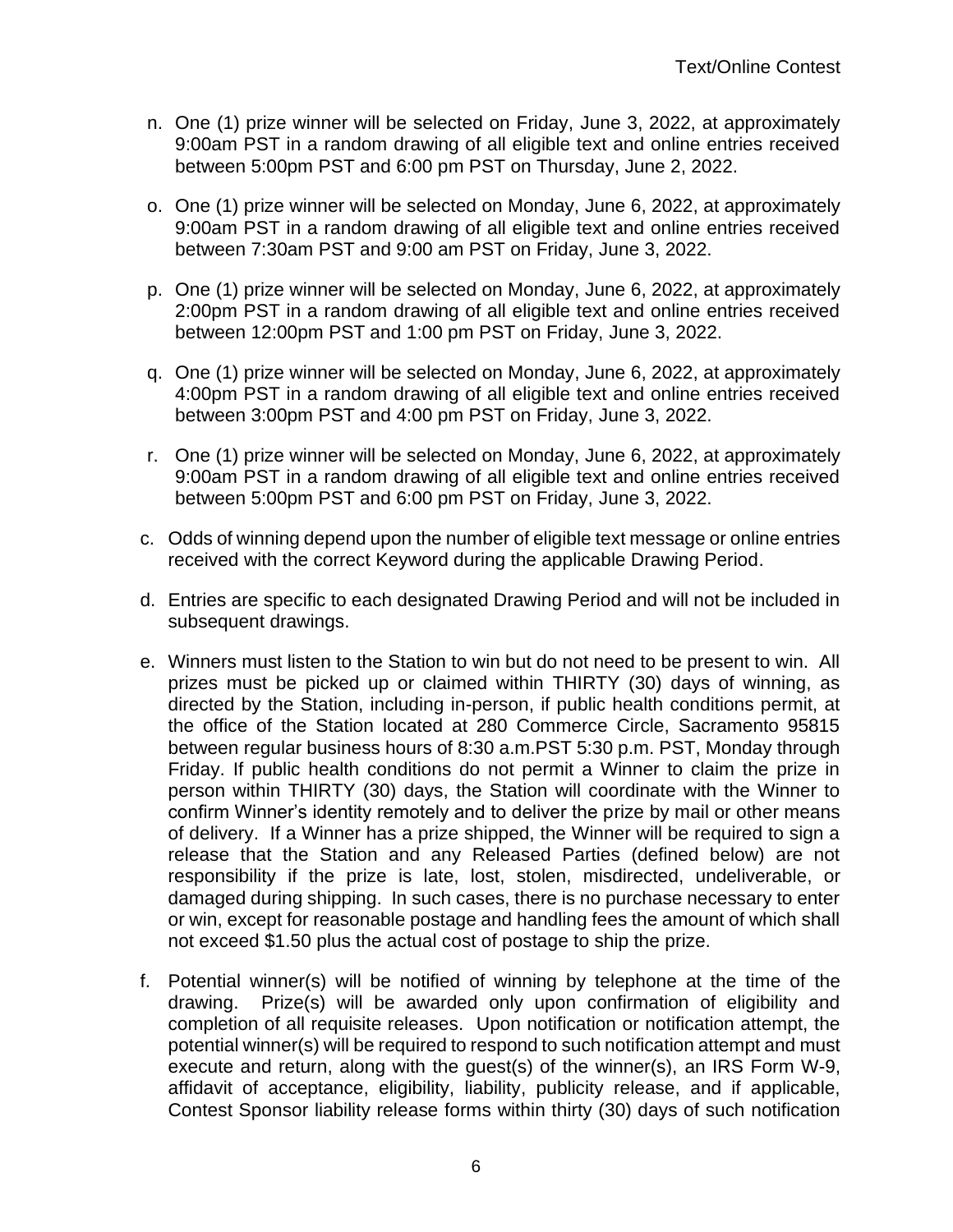or notification attempt or prize(s) will be forfeited. If a winner has not reached the age of majority in his/her state of residence, the prize(s) will be awarded in the name of his/her parent or legal guardian. If a potential winner(s) is deemed ineligible for any reason, cannot be contacted, fails to sign and return the fullyexecuted affidavit of eligibility and/or liability/publicity release within the required time period, or if a prize or prize notification is returned as undeliverable, the potential winner forfeits the prize(s). The Station or Contest Administrator or Sponsor is not responsible for any changes in an entrant or winner's email address, phone number, mailing address or other contact information.

## 5. CONDITIONS

- a. Effective immediately, KNCI Promotions Department is temporarily closed for prize pick up until further notice to limit the spread of COVID-19. Please check back to this page and keep tuning into KNCI for further updates, and follow our social media accounts on Twitter, Facebook, and Instagram for the latest.
- b. Any attempt by any entrant to obtain more than the stated number of entries by using multiple/different email addresses, identities, registrations and logins or any other methods may void that entrant's entries and that entrant may be disqualified. The use of any device to automate multiple entries is prohibited. Any use of robotic, repetitive, automatic, programmed or similar entry methods or agents (including, but not limited to, promotion entry services or proxies) will void all entries by that entrant at the Station's discretion. The Station's or its Contest Administrator's computer or telephone system is the official time keeping device for this Contest. In the event of a dispute, online entries will be deemed to have been submitted by the Authorized Account Holder. The "Authorized Account Holder" is the natural person who (i) is assigned to an email address by an internet access provider, online service provider, or other organization that is responsible for assigning email addresses for the domain associated with the submitted email address, or (ii) is assigned to the mobile telephone number by a telecommunications provider, or other organization that is responsible for assigning such numbers. The Station, in its sole discretion, reserves the right to disqualify any person who it believes is tampering with the entry process or the operation of the Contest. Failure to comply with the rules of the Contest may result in an entrant's disqualification and/or forfeiture of any prize or prizes. If the Station makes a good-faith determination that an entrant has cheated or committed fraudulent activity in connection with a Contest, the Station may disqualify that entrant from entering and/or winning this and any or all future Station-administered contests and seek damages to the fullest extent permitted by law.
- c. The Station reserves the right to modify these rules for clarification or equitable purposes without materially affecting the terms and conditions of the Contest, including, without limitation, the substitution of a prize(s) of equivalent value, which will become effective upon announcement. To the extent the Station makes material changes to the terms and conditions of the Contest, any such material changes will be broadcast on the Station and/or posted on its website: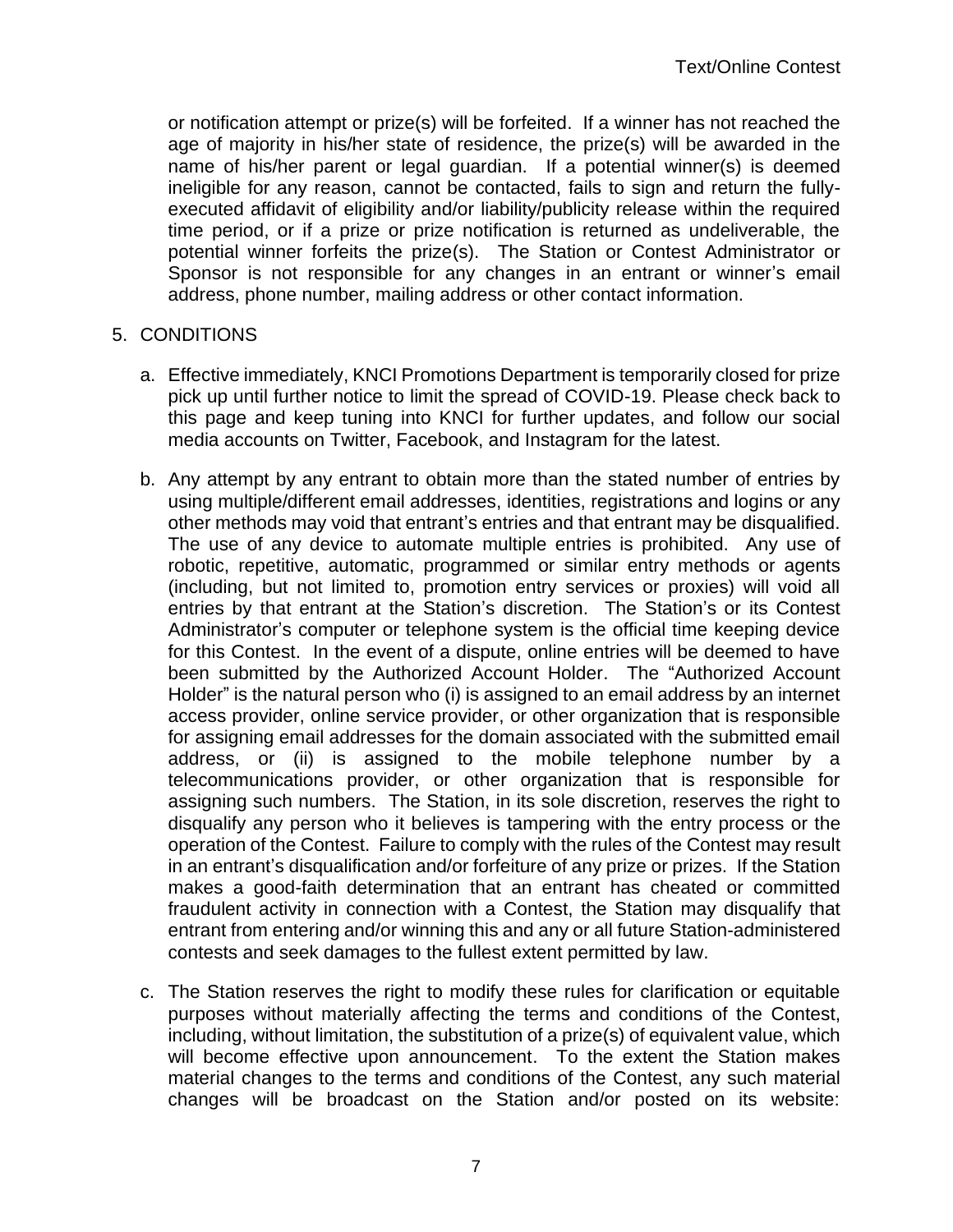KNCIFM.com within twenty-four (24) hours of the change and periodically thereafter. If due to circumstances beyond the control of the Station, any competition or prize-related event or travel is delayed, rescheduled, postponed or cancelled, the Station reserves the right, but does not have the obligation, to cancel, terminate, suspend, or modify the Contest and shall not be required to award a substitute prize(s). If any provision of these Official Rules is irrevocably inconsistent with any provision set forth on the Contest webpage, then the provision of these Official Rules will prevail but solely to the extent of the inconsistency.

- d. Calling the Station regarding the Contest constitutes permission for the Station to tape the caller's voice and use it on the air. All telephone calls during the Contest may be taped without further permission from the caller. By entering the Contest and/or acceptance of prize(s), all entrants consent to the use of their name, photograph, likeness, biography, voice, video, entry materials, prize information (if any), or any statements made for trade, publicity, advertising, or promotional purposes, in any and all media, now known or hereafter devised, including online announcements, without limitation and without compensation, except where prohibited by law.
- e. Each winner will be required to produce identification satisfactory to the Station. For example, winner(s) will be required to sign an IRS Form W-9, affidavit of eligibility and release, including a publicity release, as prepared by the Station prior to receiving their prize. Each winner will solely be responsible for any (federal, state, or local) taxes or fees that result from the receipt and/or use of their prize and may receive an IRS Form 1099-Misc for all prizes won from the Station in any calendar year where the aggregate value of all such prizes is \$600 or more. The Contest is void where prohibited by law. Failure to comply with the terms and conditions applicable to Contest entry, including without limitation submitting an incomplete or fraudulent entry, and/or failing to complete the entry process, will result in such Entry being disqualified from such Contest. Any individual(s) that is found to be, or suspected of, tampering with a Contest in any way, including without limitation by making a fraudulent entry, by engaging in any "deal-making" with or between other Contest entrants or third parties, by creating a public hazard, by cheating, by engaging in improper or illegal activity, by causing interference with or the destruction of property and/or utilized public safety resources will be disqualified from participating and/or winning any prize(s), as applicable, and may be banned from any future participation in any Contest as determined by Station at its sole discretion and on a case-by-case basis.
- f. Participation in a Contest and/or acceptance of prize(s) constitutes agreement by entrant and/or winner (and by winner's guest(s) if applicable) release, forever discharge, indemnify, and hold harmless Station, its affiliates, parents, assigns, successors, employees, participating Contest Sponsors, agents and all others connected with them and the Contest (the "Released Parties") from any and all liability, claims, actions, and damages sustained or incurred by participation in the said Contest, and the receipt and use of any prize(s) awarded (if any) through such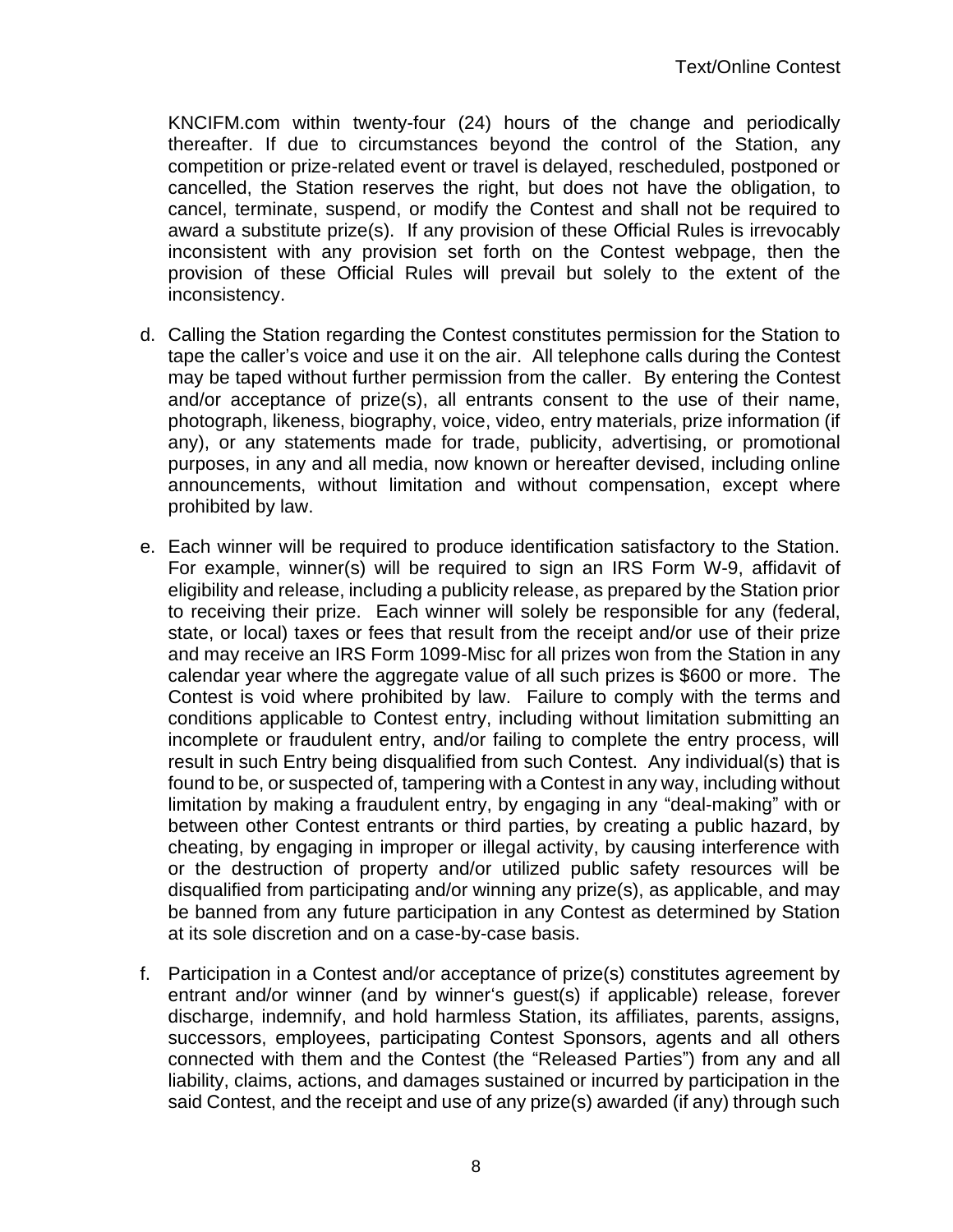Contest arising in any manner whatsoever, including but not limited to an act or omission, whether negligent, intentional or otherwise caused by Station, its affiliates, parents, assigns, successors, employees, sponsors, agents and all others connected with them and the Contest.

- g. The Released Parties are not responsible for (i) typographical or other errors in the printing, the offering, or the administration of the Contest or in the announcement of a prize; (ii) incorrect or inaccurate information, human error, failure, or omission; (iii) unauthorized human intervention; (iv) lost, stolen, mangled, misdirected, illegible, incomplete, or late entries; (v) entries not received due to difficulty accessing the internet, service outage or delays, computer difficulties, telephone service outages, delays, busy signals, poor signals or signal interference, accidental disconnection, equipment malfunctions, and any other technological failures; or (vi) any cancellations, delays, diversions, or substitutions or omissions by any transportation providers or any other persons or entities providing any services to Entrant(s) and/or winner(s) (and winner's guest(s) if applicable) including any results thereof such as changes in services or location necessitated by same. Further, the Released Parties are not responsible if any part of a Contest cannot be conducted and/or if a prize, either in whole or in part, cannot be awarded due to acts of God, acts of war, natural disasters, weather, acts of terrorism, or other factors beyond the Released Parties' control.
- h. Except where prohibited, by entering the Contest, each entrant agrees that: (1) any and all disputes, claims and causes of action arising out of or connected with this Contest or any prize(s) awarded shall be resolved individually, without resort to any form of class action, and exclusively by state or federal courts situated in Sacramento, CA; (2) any and all claims, judgments and awards shall be limited to actual out-of-pocket costs incurred, but in no event shall such costs include attorneys' fees; and (3) no punitive, incidental, special, consequential or other damages, including, without limitation, lost profits may be awarded (collectively, "Special Damages"), and (4) entrant hereby waives all rights to claim Special Damages and all rights to have any damages awarded multiplied or increased. Utah law governs the interpretation and construction of these Official Rules and all aspects related thereto.

### 6. PRIVACY

- a. By participating in the Contest, entrant agrees to the Station's Terms of Use Agreement and to the use of entrant's personal information as described in the Privacy Policy located at: KNCIFM.com. In the event of conflict between the Station's Terms of Use Agreement and these Official Rules, the terms of these Official Rules shall apply. Any information that Twitter, Facebook, or Instagram collects through an entry in the Contest may be subject to Twitter's, Facebook's, or Instagram's own terms and policies.
- 7. WINNERS' LIST/COPY OF OFFICIAL RULES